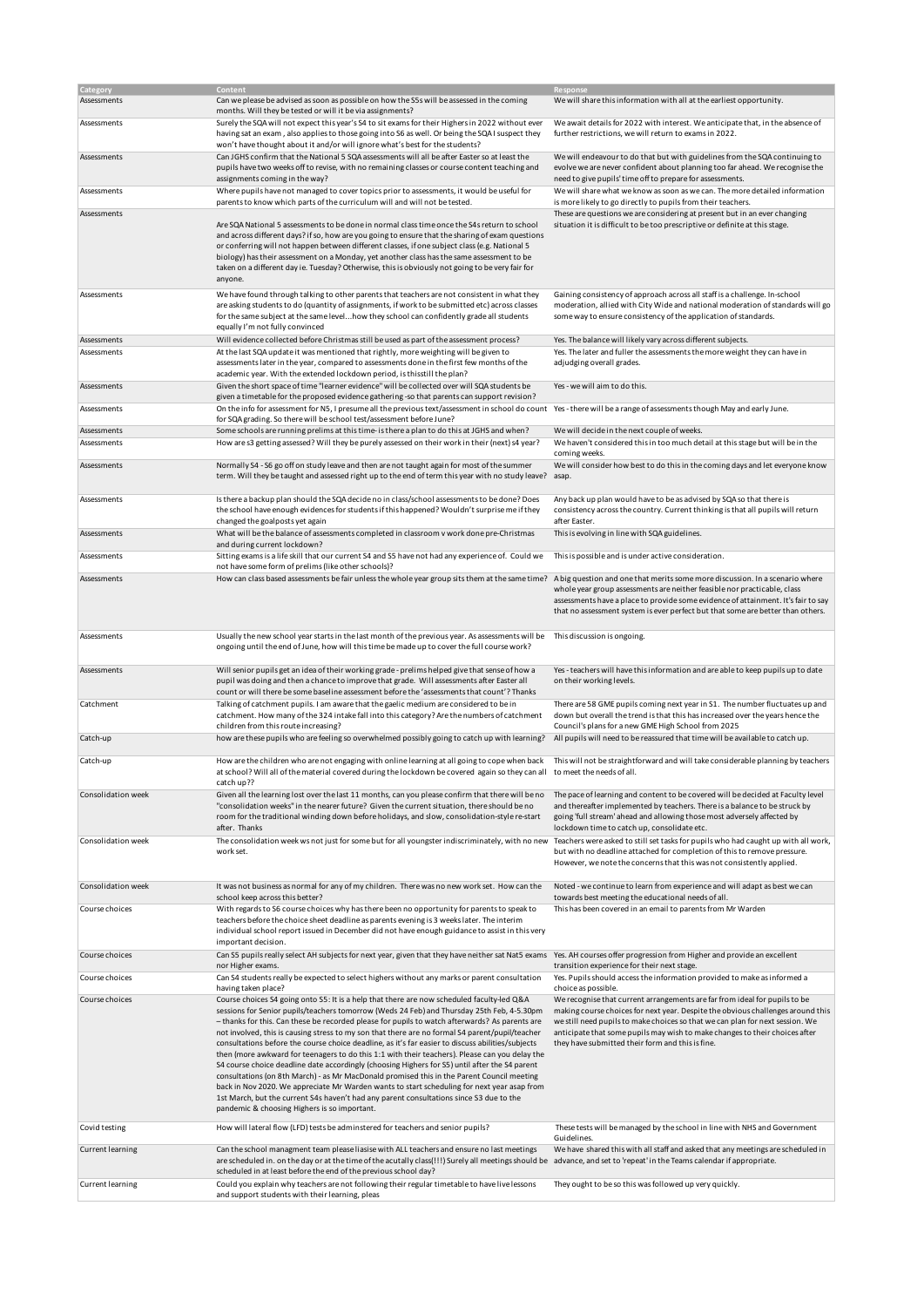| <b>Current learning</b> | Whe are live classes not scheduled for the time of the actual class on treh timetable? My<br>daughter has had live classes which clash. Given that the live classes are very limited we do not<br>want classes to be missed because they are double booked.                                                                                                                                                                                                                                                                                                                                                                              | I agree. This has been followed up so that a pupil's actual timetable is adhered to<br>in order to avoid clashes. It appears that there were some 'clashes' due to the<br>Wednesday timings of periods being different to other days. Teachers have been<br>reminded of these timings.                                                                                                                                                                                                                                                                                                                                                                                               |
|-------------------------|------------------------------------------------------------------------------------------------------------------------------------------------------------------------------------------------------------------------------------------------------------------------------------------------------------------------------------------------------------------------------------------------------------------------------------------------------------------------------------------------------------------------------------------------------------------------------------------------------------------------------------------|--------------------------------------------------------------------------------------------------------------------------------------------------------------------------------------------------------------------------------------------------------------------------------------------------------------------------------------------------------------------------------------------------------------------------------------------------------------------------------------------------------------------------------------------------------------------------------------------------------------------------------------------------------------------------------------|
| Current learning        | Please can curriculum content be put on Teams for parents to access to support learning,<br>particularly S1 and S2                                                                                                                                                                                                                                                                                                                                                                                                                                                                                                                       | Some departments already do this and the aim will be to add as much detail as<br>possible in the coming weeks. Please note that a list of all resources and<br>textbooks can be accessed on the school website to support learning at home.                                                                                                                                                                                                                                                                                                                                                                                                                                          |
| <b>Current learning</b> | If senior pupils are back into school from 15 March, as per announcement today, is it likely to<br>be blended learning? My son hopes not!                                                                                                                                                                                                                                                                                                                                                                                                                                                                                                | It will be blended learning - not ideal but we are where we are. We hope that all<br>pupils will be back with no social distancing from 21 April.                                                                                                                                                                                                                                                                                                                                                                                                                                                                                                                                    |
| Current learning        | You have the unenviable challenge of managing pupils who are bored and understretched and<br>those who are feeling overwhelmed, too busy or simply unable to engage. Could you provide<br>additional taks / assessments to keep the former busy and free up time to focus on the latter?                                                                                                                                                                                                                                                                                                                                                 | This happens quite naturally in a classroom setting. We started doing this a few<br>weeks ago for pupils in S1/2 and look forward to evaluating its impact and<br>effectiveness.                                                                                                                                                                                                                                                                                                                                                                                                                                                                                                     |
| Current learning        | In preparation for return to schoolWe were told on my daughter's report that she is on her<br>phone too much in class. She is not blameless but I find it very worrying that she is allowed her<br>phone in class.                                                                                                                                                                                                                                                                                                                                                                                                                       | As a school we seek to promote responsible use of IT in classrooms and across<br>the school.                                                                                                                                                                                                                                                                                                                                                                                                                                                                                                                                                                                         |
| Devices                 | What impact has the offer of iPads for all in Edinburgh schools had on the wifi and own devices<br>trial/plan that was under way pre-pandemic? Is it still the intention for the school to spend<br>money on other things than a fleet of school iPads that will need to be maintained and replaced<br>after only a few years.                                                                                                                                                                                                                                                                                                           | The funding for the iPads is not coming from our school budget. Future<br>maintenance will. The maintenance costs are an investment we are prepared<br>for. Bring your own device made it possible for us to move forward digitally<br>when the additional funding was not available to us.                                                                                                                                                                                                                                                                                                                                                                                          |
| Exam leave              | Will there be exam leave before assessments?                                                                                                                                                                                                                                                                                                                                                                                                                                                                                                                                                                                             | We will decide this when we have a bit more information from the SQA and CEC.                                                                                                                                                                                                                                                                                                                                                                                                                                                                                                                                                                                                        |
| FDL / accommodation     | Why are we referring to the Flexible Digital learning as "contingency plan"? Surely they are the<br>default plans, not "contingency"? If the council provides no alternative additional<br>accommodation FDL will happen                                                                                                                                                                                                                                                                                                                                                                                                                 | Yes, FDL will be required if additional accommodation is not possible. We are<br>planning to ensure we are prepared for whatever resources we are able to draw<br>from.                                                                                                                                                                                                                                                                                                                                                                                                                                                                                                              |
| FDL / accommodation     | Will the flexible digital learning continue for Advanced Highers once Darroch is ready? It sounds<br>like widening of digital learning fits the council's vision of education in the future, in which case students/staff etc to ensure any future plans are in the best interests of all our<br>wider consultation with S1-S4 parents is needed. If the plan is for FDL not to continue, this<br>implies FDL is an inferior model of learning                                                                                                                                                                                           | As we do every year, we will analyse the data and seek feedback from<br>school community.                                                                                                                                                                                                                                                                                                                                                                                                                                                                                                                                                                                            |
| FDL / accommodation     | Has the school or Edinburgh City Council actually looked at alternative accomadation for s5<br>children to be together 2021/22 ? (such as the Gillies Centre-which is opening an educational<br>campus and post grad establishment in Sept 21 for stmarys.ac.uk - on Strathern Road). Is this<br>even on the table for further exploration now or is digital blended learning a done deal?                                                                                                                                                                                                                                               | Accommodation options are still being investigated and their suitability<br>assessed for use for study areas, support group work, tutorials etc.                                                                                                                                                                                                                                                                                                                                                                                                                                                                                                                                     |
| FDL / accommodation     | How much of local developer contributions for new housing has been earmarked to expand<br>capacity at JGHS?                                                                                                                                                                                                                                                                                                                                                                                                                                                                                                                              | Unknown - requires Council to answer this                                                                                                                                                                                                                                                                                                                                                                                                                                                                                                                                                                                                                                            |
| FDL / accommodation     | On FDL: What consideration has been made for students with certain support needs, such as<br>dyslexia or ADHD, when planning for advanced higher learning specifically under the FDL<br>system?                                                                                                                                                                                                                                                                                                                                                                                                                                          | Where SfL support is in place for a student then it will be continued for all 5<br>periods of their AH courses (in class and outwith) in the same way as it is<br>allocated at present                                                                                                                                                                                                                                                                                                                                                                                                                                                                                               |
| FDL / accommodation     | Why was the forecasting of the school role so poor 324 actual for Aug 2021 (200 forecast).<br>These were pupils in P2 when the new school was built and are all in catchment, where have the<br>extra pupils come from and why have no plans been put in place to deal with the increased no<br>of classrooms. How do we ensure that this shortage of classrooms doesn't become a recurring<br>theme?                                                                                                                                                                                                                                    | Darroch was being redeveloped to meet this increase. Future planning for any<br>capacity issues in following years is already taking place within the Council                                                                                                                                                                                                                                                                                                                                                                                                                                                                                                                        |
| FDL / accommodation     | Q about developer contributions is to do with financial contributions (which they are expected<br>to make as part of gaining planning approval). Is JGHS getting any of these financial<br>contributions? For staff and accomodation?                                                                                                                                                                                                                                                                                                                                                                                                    | The contributions for the project will all be going to benefit the community<br>with a specific focus on JGHS. There are a number of options to be discussed<br>and agreed upon. There is a strong argument for any options which help<br>alleviate our capacity pressures                                                                                                                                                                                                                                                                                                                                                                                                           |
| Feedback                | Re: Engagement. Is it possible for (parents) to get regular year specific updates from the year<br>heads too, as well as HT's Friday's email to the whole school? Year specific input and feedback<br>from the survey results would be great if possible. Are the focus groups done for each year<br>group?                                                                                                                                                                                                                                                                                                                              | Year Heads are in contact with many of their pupils on a regular basis, and work<br>closely with PSLs. Any updates and year specific information is posted on the<br>Year Group announcements page. the focus group included pupils from all year<br>groups, and feedback from this will be shared with parents shortly.                                                                                                                                                                                                                                                                                                                                                             |
| Mental health           | Have you done anything to monitor the mental health of students to ensure that serious harm<br>in not occuring to some?                                                                                                                                                                                                                                                                                                                                                                                                                                                                                                                  | SMHFA staff with self-referral form on each Year Group Team for lunchtime<br>support, PSL contact, key adult regular check-ins, teacher referrals if any<br>concerns and identifying and supporting any pupils struggling through the<br>engagement procedure.                                                                                                                                                                                                                                                                                                                                                                                                                       |
| Parents' evenings       | About parents evenings. Unfortunately I did not get to speak to all teachers I wanted to partly<br>due to IT issues, but also I feel a contributing factor is that I work until 6pm most weekdays (not<br>at home). I notice that the latest appointment for parent teacher consultations seemed to be<br>7.30pm, and if I remember rightly this was the case when the consultations were in person.<br>When at primary school the consultations went on until 9pm. There are more subjects &<br>teachers at secondary school. Why do the parents evenings finish so early? The demographics of<br>JGHS would suggest many parents work. | There are pros and cons to having such parents' meetings either early or late.<br>This may be something that we return for future planning.                                                                                                                                                                                                                                                                                                                                                                                                                                                                                                                                          |
| PC                      | Can PC please continue online as well as possibly in person. For many of us this is a much easier<br>way to participate.                                                                                                                                                                                                                                                                                                                                                                                                                                                                                                                 | The Parent Council is delighted that holding the meetings online has allowed<br>significantly larger numbers of parents to participate and recognises that, for<br>many, it is not possible to attend meetings in the evening in the school on a<br>regular basis. It seems likely the online meetings will continue until summer<br>2021. We are still considering plans for 2021/22 - which will obviously depend<br>on whether there are any Covid restrictions still in place - but hope to keep<br>online meetings as part of our programme. We still see the value of in-person<br>meetings for some meetings/events, however, so probably a mixed approach is<br>most likely. |
| PC                      | Will the Parent Council meetings continue to be broadcast online in the same manner once<br>Covid restrictions are lifted? I am a single mum and I don't like to leave my child alone if can<br>avoid this. This is the first time I have regularly been able to attend PC meetings as they have<br>been online?                                                                                                                                                                                                                                                                                                                         | Please see the answer to question 51. We are glad to hear that the new<br>arrangements have helped you participate in Parent Council meetings - it is<br>really important to us that as many people can be involved as possible.                                                                                                                                                                                                                                                                                                                                                                                                                                                     |
| Practical subjects      | Boroughmuir has senior pupils attending school this week for practical subjects - why is JGHS<br>not starting this until next week?                                                                                                                                                                                                                                                                                                                                                                                                                                                                                                      | Each school is tasked with making arrangements that suit it's context.<br>Inevitably, therefore, practices will vary across Scotland's 380 High Schools.                                                                                                                                                                                                                                                                                                                                                                                                                                                                                                                             |
| Practical subjects      | For S4 (5&6) pupils returning for practical subjects next week (22 Feb) onwards - can JGHS<br>ensure their class times for these are at the same times in their usually weekly timetable, so they<br>can then return home for other subject 'live' lessons, in order not to miss out on anything at<br>this crucial time.                                                                                                                                                                                                                                                                                                                | We cannot guarantee this as some subjects need longer than one scheduled<br>period to complete essential work. However, teachers have been requested to<br>record live lessons so these can be accessed by senior pupils at another time.                                                                                                                                                                                                                                                                                                                                                                                                                                            |
| Practical subjects      | Which subjects have 'essential practical activities' which will require pupils to come into school Computing, Sciences, Engineering, Design, Music, Drama etc are all included.<br>to complete?                                                                                                                                                                                                                                                                                                                                                                                                                                          |                                                                                                                                                                                                                                                                                                                                                                                                                                                                                                                                                                                                                                                                                      |
| Practical subjects      | What are the practical subjects for S4 & S5?                                                                                                                                                                                                                                                                                                                                                                                                                                                                                                                                                                                             | Practical classes are those in which the following subjects are taught:                                                                                                                                                                                                                                                                                                                                                                                                                                                                                                                                                                                                              |
|                         |                                                                                                                                                                                                                                                                                                                                                                                                                                                                                                                                                                                                                                          | Administration and IT, Art and Design, Biology, Chemistry, Design and<br>Manufacture, Engineering Science, Environmental Science, Graphic<br>Communication, Health and Food Technology, Hospitality: Practical Cookery,<br>Hospitality: Practical Cake Craft, Land and Environment, Physics, Practical Craft<br>Skills, Practical Electronics, Practical Metalworking, Practical Woodworking,<br>Science.                                                                                                                                                                                                                                                                            |
| Revision                | Should the S4s currently be revising their entire Nat 5 course content (doing past papers, BBC<br>bitesize, Scholar etc) or just focusing on completing assignments set by teachers? SQA<br>assessments are surely looming soonA clear message from the school leadership team directly<br>to the S4 pupils asap would be really helpful (as there are mixed messages coming from some<br>teachers & this is unclear to my child). Thanks.                                                                                                                                                                                               | We will issue guidelines on this in the next two weeks.                                                                                                                                                                                                                                                                                                                                                                                                                                                                                                                                                                                                                              |